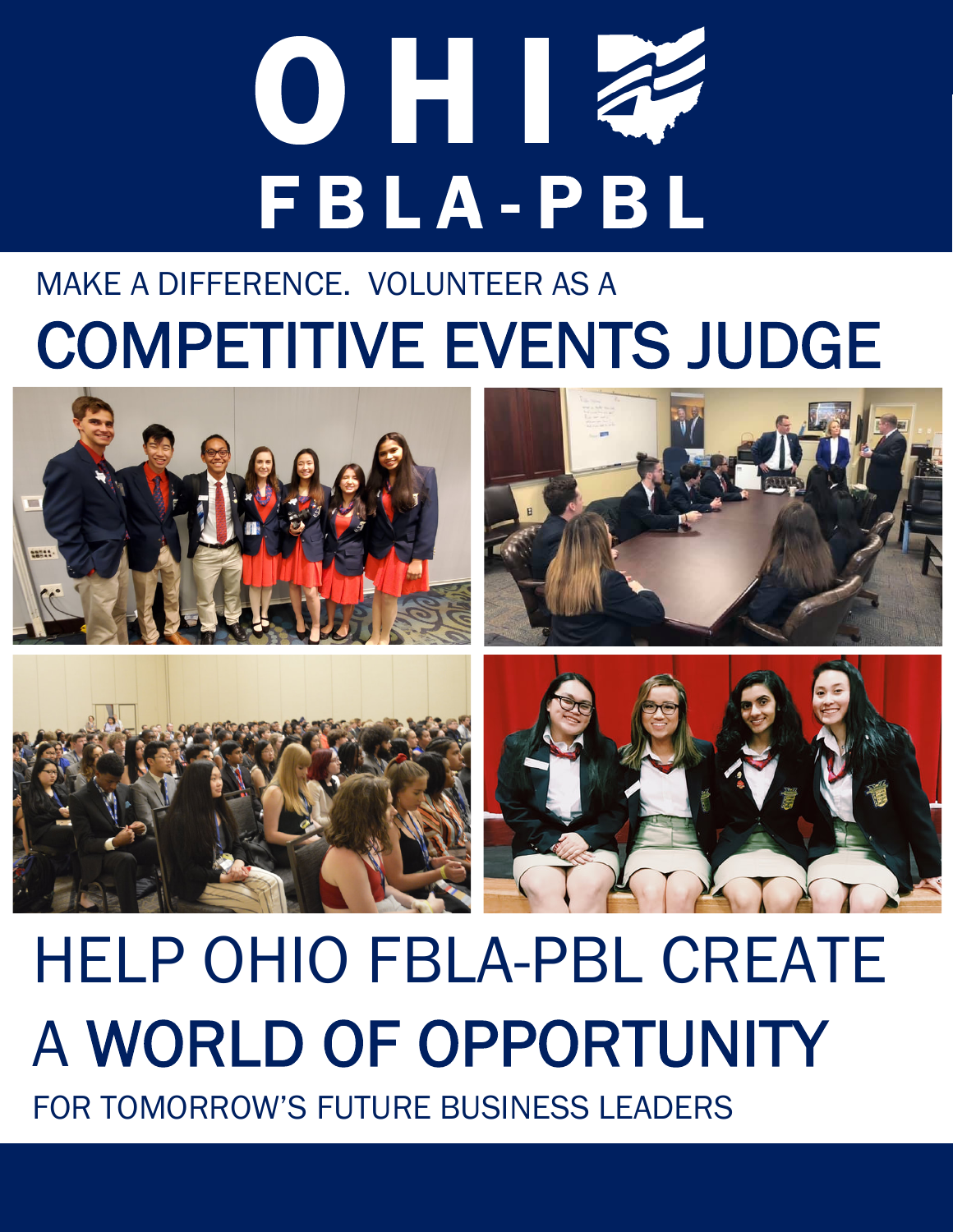### Greetings!

Dear Business Professional,

You have the unique opportunity to volunteer and positively influence the future of over 500 middle school, high school, and college students from across the state of Ohio. Ohio FBLA-PBL is inviting 75 business professionals to judge and evaluate student presentations at the 2020 Ohio FBLA-PBL State Leadership Conference on February 27, 2020 in Columbus, OH. Conference attendees will present either a prepared presentation, research project, written report, or take part in an interactive role play to solve real-world business situations.

You, along with your colleagues, are in the perfect position to use your experience and knowledge of the business world to provide real-world application and constructive feedback to FBLA's career-oriented students. I strongly urge you to participate in this fun and worthwhile opportunity. More information about FBLA and serving as a judge can be found in this packet.

Interacting with FBLA members at the Ohio FBLA-PBL State Leadership Conference is a rewarding and exciting experience which embraces the ideals of corporate social responsibility encouraged by today's businesses. Register to serve as a judge by visiting judges.ohfbla.org or by contacting me at the email listed below. Your time and expertise will impact hundreds of tomorrow's future business leaders.

Regards,

Enie Ma Darney

Eric McGarvey, Executive Director Ohio FBLA-PBL emcgarvey@ohiofbla.org

#### OHIO FBLA-PBL STATE LEADERSHIP CONFERENCE FEBRUARY 27, 2020 | COLUMBUS, OH | CROWNE PLAZA COLUMBUS NORTH-WORTHINGTON

#### REGISTER TO JUDGE AT: JUDGES.OHFBLA.ORG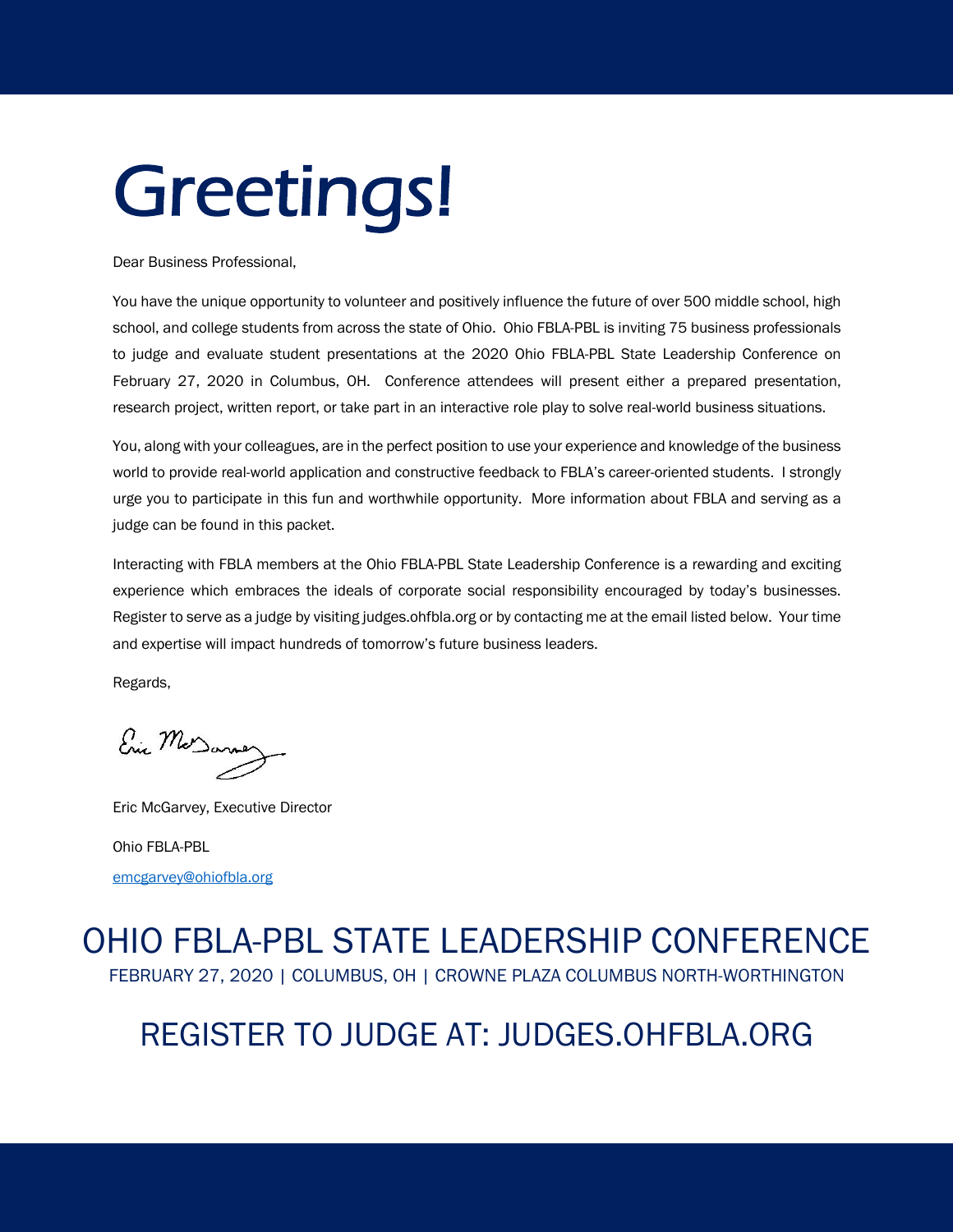### WHERE DO YOU FIT IN?

### LEARN

More than 250,000 members are in middle school, high school, and college classrooms participating in FBLA-PBL. Our program brings their learning to life by allowing them to apply their knowledge in realistic business scenarios. Top performing members from local school districts will travel to Columbus to compete at FBLA's state level of competition.

### **+ PREPARE**

While in Columbus, FBLA-PBL members will be given competitions that require them, as a team or individual, to quickly solve a problem. FBLA members participating in presentation events will prepare to deliver their speech or presentation that they have been perfecting for nearly six months.

## PRESENT

judges in their respective areas of competition hoping to make a lasting impression.<br>As a judge, you'll evaluate innovative ideas from forward thinking FBLA members<br>while expanding your professional network and impacting t Each member will present their case study solution, project, or presentation to As a judge, you'll evaluate innovative ideas from forward thinking FBLA members while expanding your professional network and impacting the lives of our future.

### WIN

FBLA-PBL members anxiously wait to hear if their name is called as a state winner in their competitive event during our high-energy awards banquet. Winners advance and are given the opportunity to compete at the National Leadership Conference, held this year in Salt Lake City, UT.